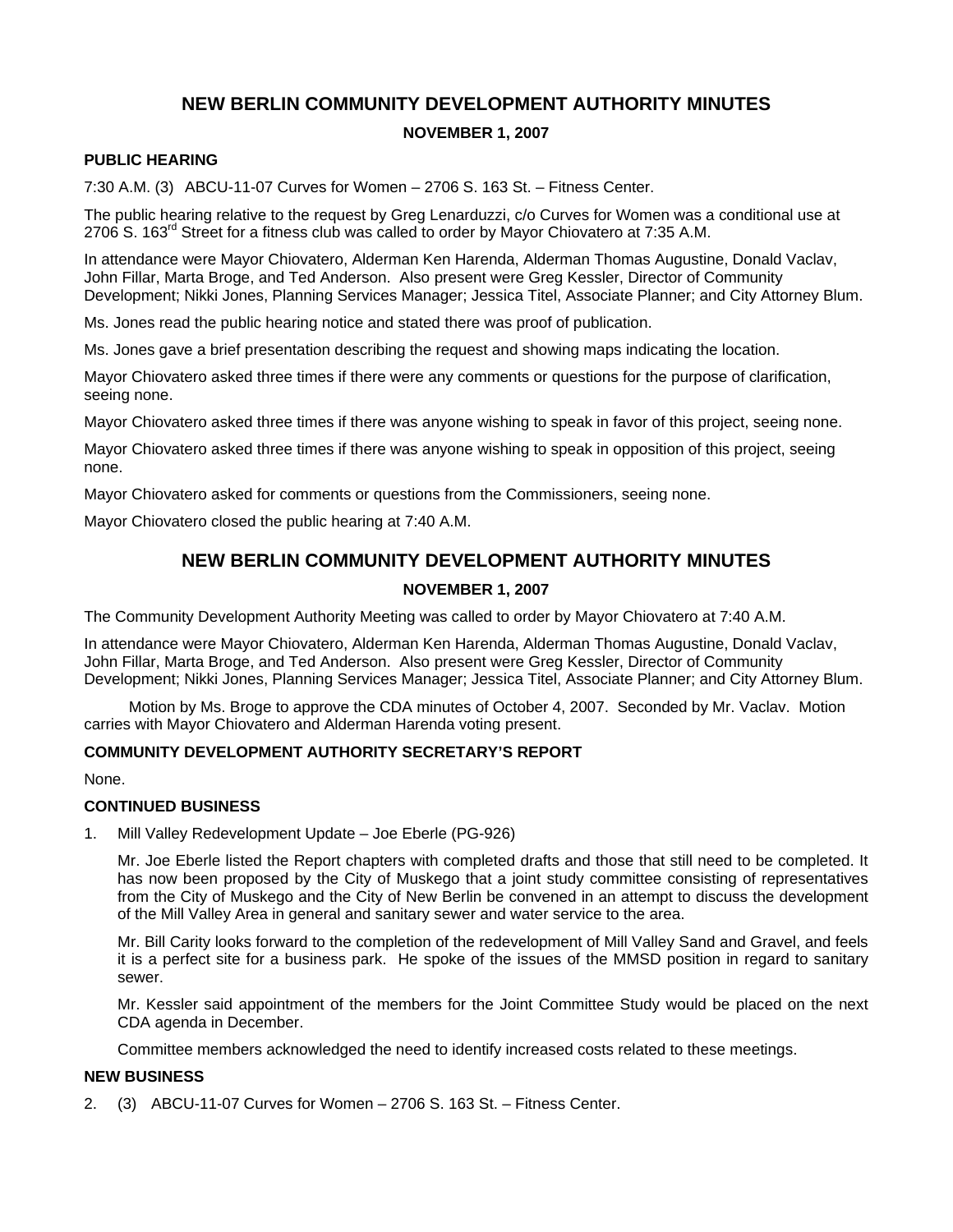Motion by Mr. Anderson to approve the conditional use permit to operate a fitness studio in the M-1 Zoning District located at 2706 S 163rd Street subject to the application, plans on file and the following conditions:

- 1) Plan of Operation:
	- a) Hours of operation: Monday 6am to Noon, 3:30pm to 7pm Tuesday - 8am to Noon, 3:30pm to 7pm Wed. & Thurs. – 6am to Noon, 3:30pm to 7pm Friday – 6am to Noon, 3:30pm to 6pm Saturday - 8am to 11am
	- b) Employee and customer parking shall be contained on site.
	- c) Dumpsters shall be properly screened from the street and public view in accordance with Section 275-56 of the New Berlin Zoning Ordinance.
	- d) All signage, whether temporary or permanent, shall require that a sign permit application be applied for and approved by the Department of Community Development prior to installation.
	- e) Building shall meet all applicable building and fire codes. Fire Extinguishers are required.
	- f) No outside storage shall be allowed.
- 2) Building Inspections:

a) Apply and obtain appropriate building, plumbing and electrical permits.

Seconded by Mr. Fillar. Motion carried unanimously.

3. (3) ABCU-10-07 New Berlin Retail – 2075 S. Moorland Rd. – Retail and Commercial. (Public Hearing 10/4/07)

Domenic Ferrante and Cary Bilicki, representatives of the project were present to speak in regard to the project. Ninety (90) trees are planned to be removed from the property and the applicant's landscaping plan shows they plan to be replaced with 84 5-7" trees. Mr. Kessler explained the Code calls for a replacement of 134 trees of this size, however, the Redevelopment Plan for the Industrial Park applies credits for replacement costs. Representatives of the project felt further consideration should be given in regard to the tree replacement reduction since they are burying the power lines, putting in bio-retention swales, and are dealing with the vision triangle.

Mr. Fillar felt that some relief should be given to the applicants for the replacement of what is being cut down with other trees considering this is an unusual situation since there are so many trees there.

City Attorney Blum said the applicants have already received a substantial reduction and credit for tree replacement and reminded the Committee of setting a precedent.

Motion by Mr. Fillar to approve the Conditional Use Permit for construction of a multi-tenant commercial building (Building "B" only) in the New Berlin Industrial Park subject to the application, plans on file and the following conditions:

- 1) Plan of Operation:
	- a) A shared parking agreement shall be recorded at the Waukesha County Register of Deeds Office for the 28 parking stalls to be used for employee parking on the east side of the existing Rundle-Spence property (Lot 2) parking lot.
	- b) Hours of operation: Monday Saturday 7am to 10:00pm and 7am to 6pm on Sundays.
	- c) Employee and customer parking shall be contained on site.
	- d) Number of employees could range from approximately 10 to 25 persons.
	- e) All signage both temporary and permanent shall require a sign application, to be filed and approved by DCD prior to installation.
	- f) There shall be no outdoor storage of equipment or materials related to the businesses.
	- g) No overnight parking is anticipated for the parking lot areas.
	- h) Dumpsters shall be properly screened from the street and public view in accordance with Article VIII Section 275-56 of the New Berlin Zoning Ordinance and NBIP SPO Ordinance No. 2294.
	- i) Under NBIP SPO Ordinance No. 2294, Section III, 2B8, "all new roof-top equipment requiring a zoning permit shall be screened from view if the equipment can be seen from the centerline of the public right-of-way in the front of the property, or placed in an area of the building as not to be seen. Rooftop screening shall be compatible and complementary to the building's architecture." Staff shall review proposed screening measures prior to occupancy of individual tenants. Applicant shall submit line of sight drawings from Moorland Avenue in order to be able to determine if the roof top units can be seen. It appears that a parapet wall may be necessary to allow for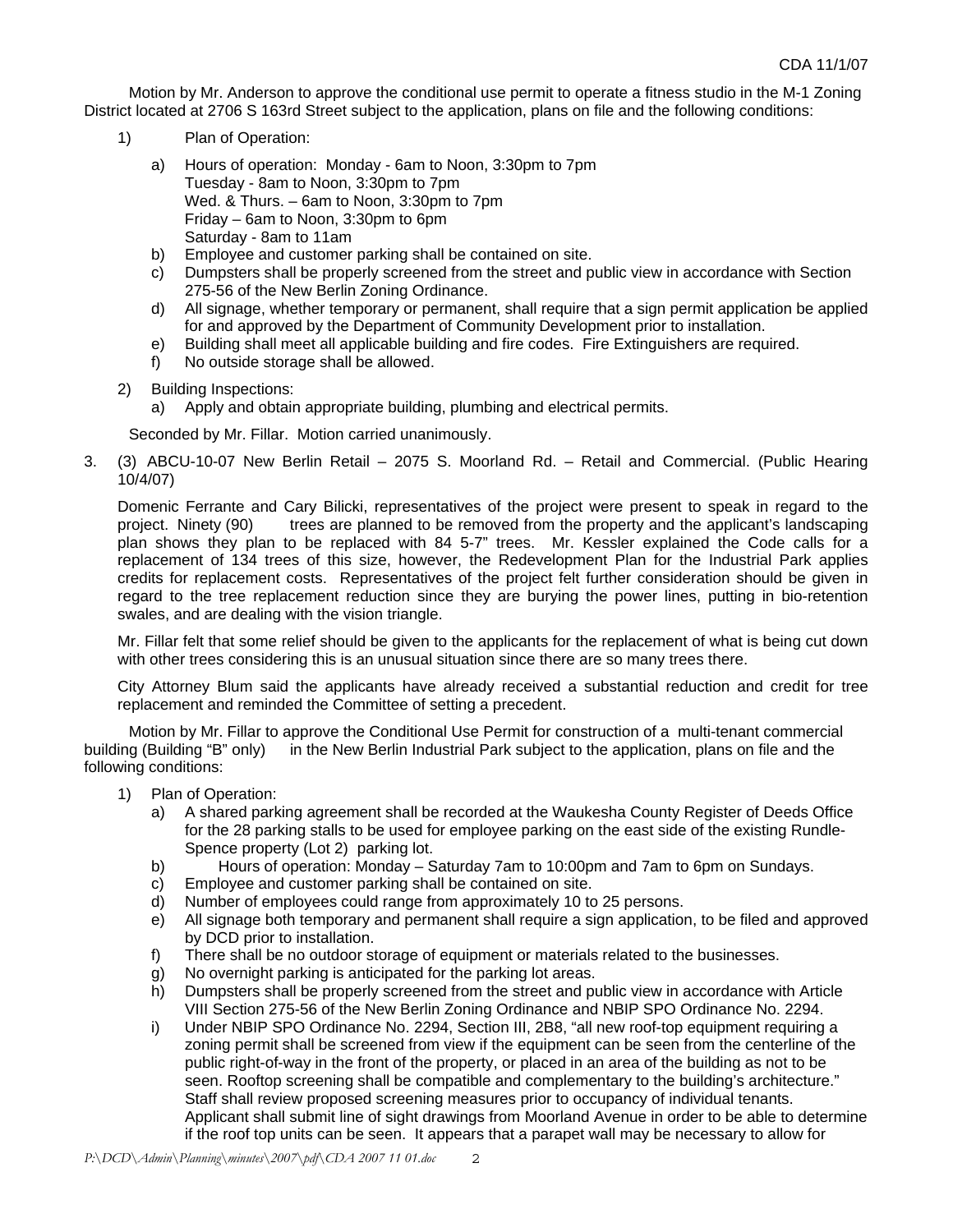screening. Indicate what types of materials could be used for the parapet wall. Care will need to be exercised with regard to the sight lines for any equipment or backside of parapet walls on the roof of the building.

- j) Approval of the landscaping plan and payment of all sureties and any tree replacement fees are required prior to issuance of Zoning Permit. Landscape plans shall meet all the requirements of Article VIII Section 275-53 through 275-56 of the Municipal Ordinance in its entirety. A registered landscape architect shall stamp plans. Landscape plan shall be approved and signed by the Department of Community Development prior to installation of any materials. A tree inventory has been submitted by the applicant. Several quality trees such as oak, hickory and cherry are planned to be removed. The applicant is planning to install 84 new trees. For the trees that cannot be replanted on the site the applicant shall, at \$300 per tree, provide a landscape donation fee of \$19,000 based on the larger 5" to 7" DBH trees that are being removed.
- k) Each tenant shall be required to obtain a re-occupancy permit prior to building permits being issued. All future tenants will have to provide a Plan of Operation that shall state the number of employees in the largest shift as required by §275-24C(2) (d) . Future tenants shall be reviewed on a case-by-case basis for parking and may be denied for lack of parking.
- l) Any building that will accommodate a food service or food preparation tenant requires an Outside Grease Trap Tank and an MMSD Sampling Manhole designed and installed to the City Developer's Handbook Requirements.
- m) All signage will be under a separate sign application.
- 2) Engineering:
	- a) Please follow/use the City of New Berlin Developer's Handbook for all design criteria concerning grading, utilities and transportation requirements as well as all construction plan sets.
	- b) Please provide details for curb and gutter sections. If there are to be any sections replaced or added/proposed in the Moorland Road right-of-way then these sections shall meet/match County of Waukesha Dept. of Transportation requirements/criteria. Any sections of curb and gutter proposed in the City of New Berlin right-of-way along Rogers Drive shall then follow the details from the Developer's Handbook for those sections. Section 3, IX. Detail Drawings; Figures (#6 & 9) Please show as necessary on the detail sheets.
	- c) The Developer's Handbook does state that dual inlets are required at the low points in the parking lots as proposed on the plan sets. Section 3, III Storm Sewer; Dual inlets (O) . Also Section 3, IV Streets and Roadways; (X) Parking Lots (8) . The City Engineer will have to provide relief from these criteria. Please review with the City Engineer.
	- d) When the plan and profile sheets are presented for approval the Sanitary Sewer minimum depth is eight feet (8.0') with the approval of the City Engineer. The Developer's Handbook Section 3, (1) Sanitary Sewer, Public Mains & Laterals; (G) Standard sewer location/depth (3) .
	- e) The proposed Watermain behind building "B" is located less than fifteen feet  $(15.0')$  from the back of the building. The Developer's Handbook states the criterion to be "not less than (15 ft.) Section 3, II Watermain, Public and Private Mains & Laterals; (F), Easements (4). Please correct as necessary.
	- f) The Developer shall prepare formal written easement documents using appropriate City forms, including graphics and written legal attachments for each and record same with the Waukesha County Register of Deeds after review/approval by the City of New Berlin for each Sanitary Sewer, Watermain & Storm Sewer main easement . Section 3, (I) Sanitary Sewer, Public & Private Mains & Laterals, (H) Easements, (1) . The City Engineer's approval of the easement documents is required.
	- g) The proposed access from Rogers Drive along the "Southerly" side of the project into the construction site appears to have a drainage problem. The "Westerly" curb and gutter section appears to be higher than the edge of pavement for Rogers Drive. This would suggest that drainage could migrate back onto Rogers Drive. Please review and show in a detail/ a blow-up indicating how the curb and gutter section will "Not" drain onto Rogers Drive but into the open ditch for both sides of the access.
	- h) The proposed twelve inch (12") culvert under the proposed access from Roger's Drive shall be a fifteen inch (15") Class III RCP, (Reinforced Concrete Pipe) . Concrete Flared end sections shall be used. This requirement is as per the Developers Handbook Section 3, (VI) Culverts; (A) Design Requirements (5) Minimum culvert lengths. Also for pipe cover refer to Section 3, (VI) Culverts; (A) Design Requirements (8) twelve inches (12") of minimum cover. Section 3, (IV) Culverts; (C) Flared End Sections, (1-3).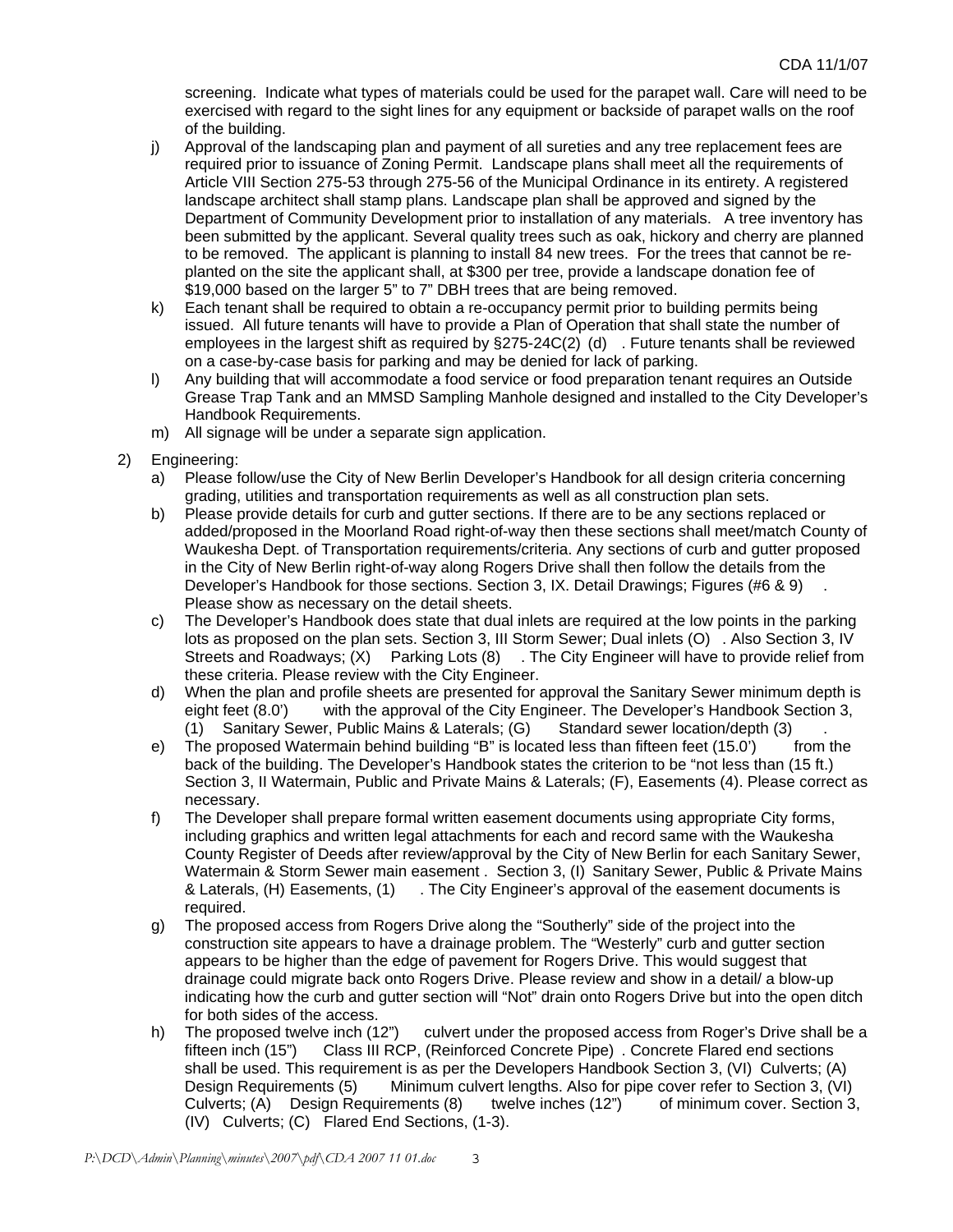- i) Please show information confirming that the emergency spillway shall have (1.5') feet of freeboard measured from the top of the riprap to the top of the bank/berm. Section 3, (VII) Storm Water Management; (G) Detention ponds. (13)
- j) Much of the proposed storm sewer along the "East" side of the parking surfaces along Moorland Road are indicating only one foot (1.0') of cover. The minimum amount of cover two feet (2.0') for storm sewer is located under Section 3, (III) Storm sewer; (L) Pipe Cover.
- k) The proposed storm sewer pipe as per the Developers Handbook has a minimum size of twelve inches (12") . Please review and correct. Section 3, (III) Storm sewer; (A) .
- l) The proposed bio-retention swales shall conform to the Water Resource & Storm Water Engineer criteria.
- m) Site must be ADA compliant. Please show the ADA compliant pathways from the Handicap spaces in the parking lot to the entrance of the various stores. Section 3, (VIII) Lot Grading, Lot Drainage and Erosion Control Standards; (F) ADA Compliance, (1-2) .
- n) The proposed plan sets are indicating two (2) different building elevations for building "A" (868.0) & 869.0) pages C-1.0, C-1.1, C-2.0 all indicate the proposed elevation of (868.0) . Pages that show the (869.0) elevation are the Tree Preservation Plan and the Landscape Plan indicate the elevation of (869.0) Please correct as necessary. City would suggest an elevation perhaps of +/- (867.0) for building "A" as a final elevation.
- o) The dumpster sites shall have concrete curb and gutter on three sides (3) of the enclosures. This criterion is to protect surrounding areas from spillage and contamination of the immediate areas and migration to surrounding storm sewer systems and runoff into detention basins.
- p) All overhead utilities shall be brought down from the poles and buried.
- q) Please show all metering locations and metering rooms for the on site utilities, water specifically.
- r) Please show utility plan and profile sheets for all on site utilities.
- s) There shall be a set number of retail tenant bays to be established for the structure.These numbers set addresses and tax key numbers.
- t) Sheet AO.1 and on the Tree Preservation Plan (Sheet L101) applicant is continuing to show a bio-retention rain garden. Applicant shall revise plans accordingly.
- 3) Transportation:
	- a) Deceleration lanes, acceleration lanes, bypass lanes, and / or turn bays are required at driveways. These shall meet the minimum requirements of the Developer's Handbook, Figure no. 4 at the driveway intersections.
	- b) Plan sheets with more detail (Cross-sections and plan & profile) are required for all roadways improvements.
	- c) Lighting plan does not follow City standards. See Zoning Code §275-60 I. The development light levels can be higher than the requirements for average foot-candles, but must be equal to or lower than the average-to-minimum and maximum-to-minimum ratios in the zoning code. Check that calculation points on the property are in the on-site parking, circulation and pedestrian areas (Zoning Code §275-60 I) . Lighting for the southern building shall be reviewed at the time of Use, Site, and Architecture review for that particular building.
	- d) The proposed driveway shall be 300-feet away from Moorland Road on Rogers Drive unless otherwise reviewed and approved by the Transportation Engineer as specified in the Zoning Code §275-57F(2) .
	- e) The Moorland driveway shall be reconstructed as an Rt-In / Rt-Out / Lt-In, by changing the full access median opening with a directional median allowing only NB-Lt's thru the median (ie no EB Lt-out) . Use a pork chop island to reinforce the EB Rt.
	- f) A letter from Waukesha County approving the plan of proposed improvements within the County ROW shall be on file with the City of New Berlin prior to any building permits being issued by the City.
	- g) Show the TIA recommended improvements to Rogers Drive on the site plan. These improvements shall also meet the minimum requirements of the Developer's Handbook, Figure No. 4 at the driveway intersections.
	- h) All reconstructed driveways shall be constructed as a street-type entrance with curb and gutter with a 15-foot radius minimum.
	- i) City permit required at time of driveway construction on Rogers Drive.
	- j) Curb and gutter shall be used for all parking areas. Show detail and flange line on plans. Drive aisle width is calculated from edge of pavement (not face of curb) Parking stall depth can include curb pan dimension.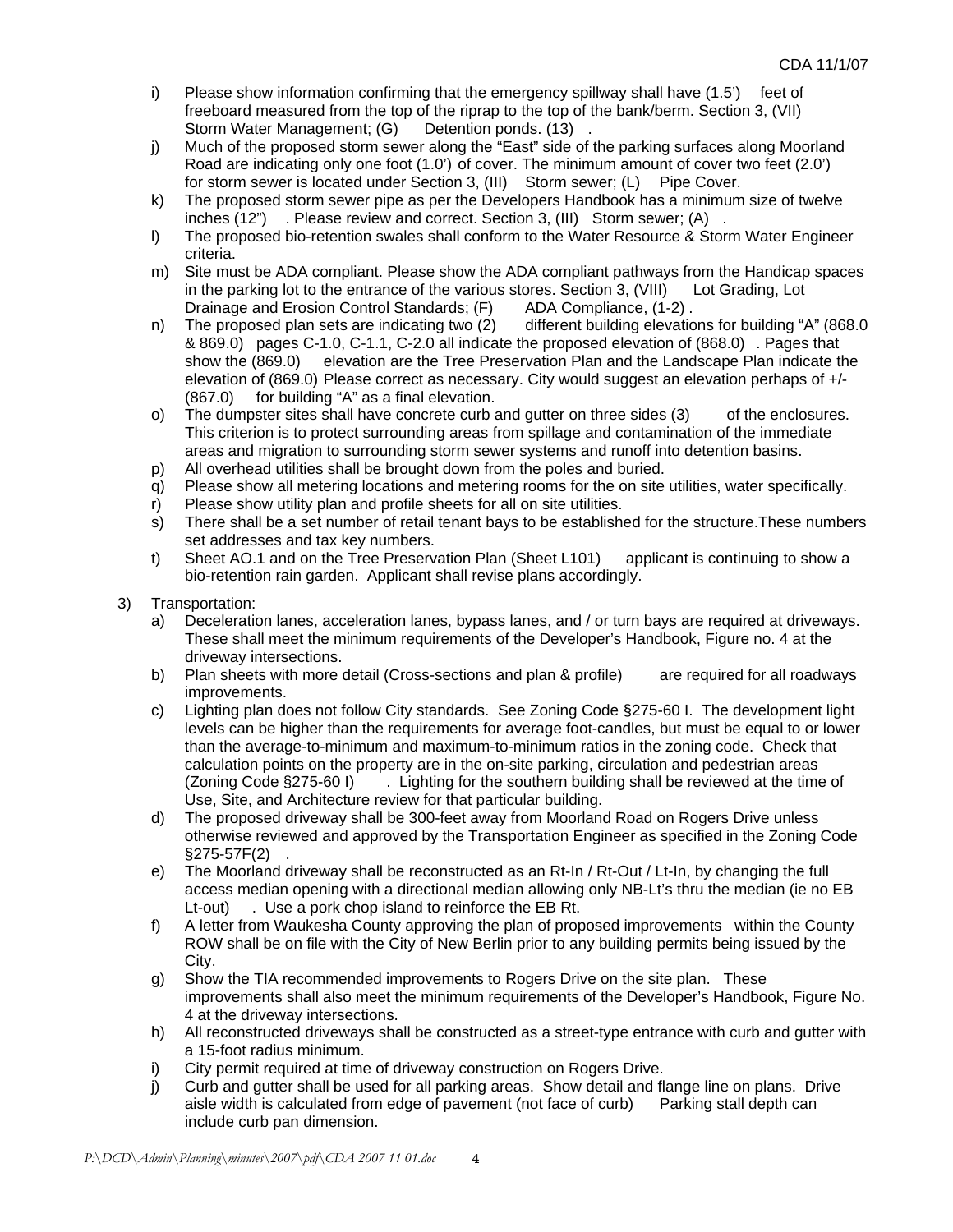- k) Drive aisles and parking areas shall be set back 50-feet from the Ultimate ROW line. See Zoning Code §275-57 A(7) (f) [2]. Per Section 275-35D(4) For corner lots, the front yard abutting the road that carries the least amount of traffic may be used for employee parking, provided that such parking is set back a minimum of 10 feet from the base setback line. This shall be noted on plans.
- 4) Storm Water:
	- a) This item has not been addressed. The proposed development will increase the volume of runoff discharging from the site and will be required to provide a concrete invert for the downstream ditch extending all the way to Deer Creek.
	- b) An erosion control and construction sequencing plan were submitted. Please see the comments below which should be added to your revised plans:
		- i. Remove "Erosion Control Practices Schedule", "Construction Schedule", and "Maintenance Plan" from the erosion control plan sheet and replace with the notes in a letter dated October 26, 2007 from staff.
		- ii. Add tracking pad and ditch check to legend.
		- iii. The new ESC notes require that all sediment basin, bio-swale, and perimeter slopes be stabilized immediately following their construction with Class I, Type A erosion matting and a permanent seed mix. Indicate areas to be erosion matted and seeded on the plan sheet and add to legend.
		- iv. Modify two areas of silt fence along the southern end of site on either side of the tracking pad. Just east of tracking pad, remove end segment extending out to the south. Just west of tracking pad, modify end segment that is extending out to the south to instead extend straight east the same distance.
		- v. Change silt fence detail #4 note to match WDNR Technical Standard 1056 "Geotextile Fabric Specifications".
		- vi. Modify inlet grate screen detail to reflect WDNR Technical andard 1060 for Storm Drain Inlet Protection or WI DOT PAL list for Inlet Protection.
		- vii. Modify hay bale detail to reflect DNR Technical Standard 1062 and change name to Hay Bale Ditch Check Detail. The detail is missing scour protection matting.
	- c) Please provide a maintenance agreement. This document shall be on file prior to the issuance of the zoning permit. See City Boiler Plate.
- 5) Building Inspections:
	- a) Building plans shall be signed and stamped by a licensed architect or professional engineer per Wisconsin Enrolled Commercial Building Code. (Comm 61.31 Plans)
	- b) Building plans shall be approved by the State of Wisconsin Department of Commerce Safety and Buildings Division per Wisconsin Enrolled Commercial Building Code. (Comm 61.70 Certified municipalities and counties.)
	- c) Apply and obtain appropriate building, plumbing and electrical permits.
	- d) Erosion control shall be approved, permitted, installed and inspected prior to any commencement of site work or issuance of any building permits.
	- e) Buildings shall have designated water meter rooms. Shall not combine room with electrical service or storage.
	- f) Stake out survey with setbacks from lot lines shall be submitted with building permit application.
- 6) Streets and Utilities:
	- a) Plan & profile sheets are needed for both sanitary sewer and water main.
	- b) MMSD & WDNR approvals will be required for the sanitary sewer and water main extensions. Plan review submittals will be required to be submitted through the City of New Berlin to the regulatory agencies.
	- c) Applicant shall indicate how the new manhole on Rogers Drive will be installed. (Doghouse or Cutin) A drawing/detail shall be included of identifying the manhole diameters or the frame/lid numbers that will be used.
	- d) Use tapping saddle and valve to start system on Rogers Drive.
- 7) Fire Department:
	- a) Fully sprinkle.
	- b) Monitor fire flow.
	- c) Install fire hydrants accessible within 50' of sprinkler connections on each building.
	- d) Install Knox Box (key box for tenant spaces)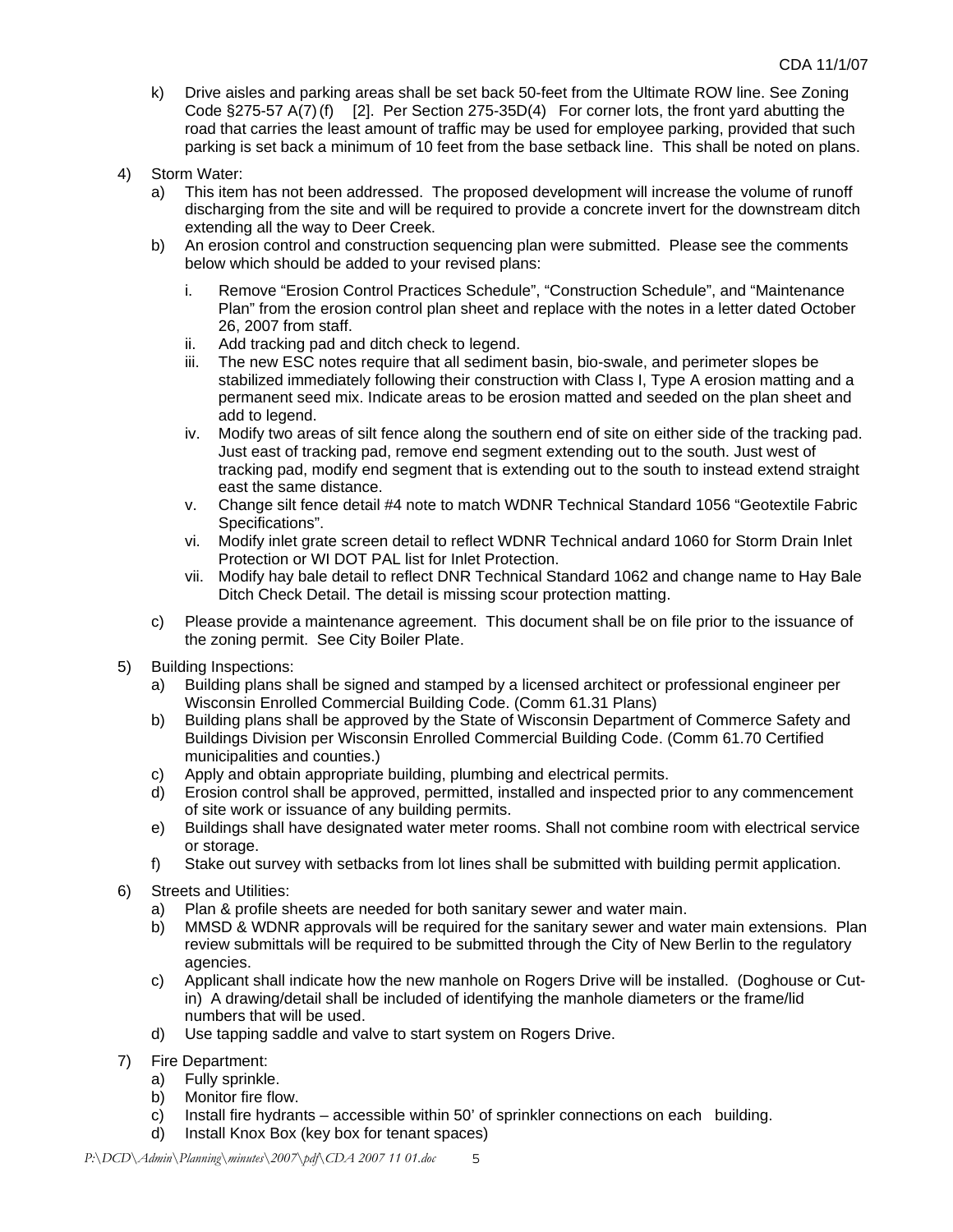Seconded by Mr. Vaclav. Motion passes with Mayor Chiovatero, Alderman Ken Harenda, Alderman Thomas Augustine, Donald Vaclav, John Fillar, Ted Anderson voting Yes and Marta Broge voting No.

4. (7) NJU-66-07 Nabisco – 16725 Ryerson Rd. – Parking Lot Expansion.

Motion by Alderman Harenda as part of the request for Use, Site, and Architectural approval for an new parking lot addition for the Nabisco property located at 16725 W. Ryerson Road, approval is recommended for only the secondary access subject to the application, plans on file, the applicant continuing to coordinate with staff on the parking lot addition through the Administrative Approval Process and the following conditions:

- 1) This is before the Community Development Authority (CDA) because the Developer's Handbook states that the Plan Commission or in this case the CDA shall approve additional driveways for any parcel.
- 2) Applicant shall continue to coordinate with staff on this parking lot addition and all conditions outlined in this report through the Administrative Approval Process since the parking lot is less than 15,000 sq. ft.
- 3) Applicant is proposing to relocate parking from west side of the building to the new parking lot on the east side of the building. This will allow for an employee parking area that is separated from the truck maneuvering areas.
- 4) Site Plan / Landscaping
	- a) Per Section 275- 57(A) (7) (f) (2) of the Zoning Code label the parking lot setbacks on plans. A 5' parking/landscaping side and rear setback is required. Applicant shall restore the 5' section of landscaping along the western lot line as well as the large area to the south and west of the building addition. These areas were landscaped as part of a previous building addition in 2003 and will need to be grassed to restore this area to green space prior to the issuance of the zoning permit.
	- b) If at some point in time the dumpsters are located outside of the building, applicant shall be responsible for providing a dumpster enclosure that is properly screened from the right-of-way in accordance with Section 275-56 of the Zoning Code.
	- c) Per Section 275-53B (1) (11) All existing nonconformities and outstanding code violations related to this address shall be identified, resolved, and remedied.
	- d) Per the NBIP Redevelopment Plan Landscape Section (i) applicant is required to post a fiscal security either by bond, certificate of deposit or letter of credit in the amount of value of the landscape improvements. Should the City need to provide services or materials for full compliance of the approved plans, the applicant will forfeit the entire fiscal security.
	- e) Per the NBIP Redevelopment Plan Landscape Section (j) a Landscape Designer (provided by applicant) shall inspect and provide the City with a signed letter of compliance after the installation of all landscape improvements. Upon City agreement with the letter, the fiscal security will be returned.
	- f) Per the NBIP Redevelopment Plan Parking Lot Landscape Requirements the following requirements shall be met:
		- i. The perimeter of the parking lot shall include one shade tree or evergreen tree per 20 linear feet of parking surface along and parallel to a public street. It appears that 1 additional tree will be required per this section.
		- ii. Perimeter parking along the side lot line shall include one shade tree or evergreen tree per 30 linear feet. It appears that 1 additional tree will be required per this section.
		- iii. Landscape islands meet requirements.
- 5) Engineering
	- a) Parking is not allowed within the front 50' setback in the west parking lot. The truck trailer that is currently parked in this location shall be moved and re-located on the property. This makes it too difficult for trucks to maneuver.
	- b) Applicant shall show proposed spot grades on the sidepath along the building. Applicant shall verify if the east side of the building is at about the same grade as the top of the curb, elevation 875.7'. Also verify the elevation at the existing service door on the east side of the building and note if it is at the same elevation as the first floor of the building, 877.0'. Identify if steps are necessary to the sidewalk. Show spot grades for the sidewalk in front of building and that the sidewalk/ramp is handicap accessible.
	- c) With a total of 49 parking spaces it appears that two handicap accessible spaces will be required.
	- d) Applicant shall apply for a culvert permit with the Building Inspector. Plans shall show a 40' long culvert, the diameter to be sized by New Berlin Engineering Division.